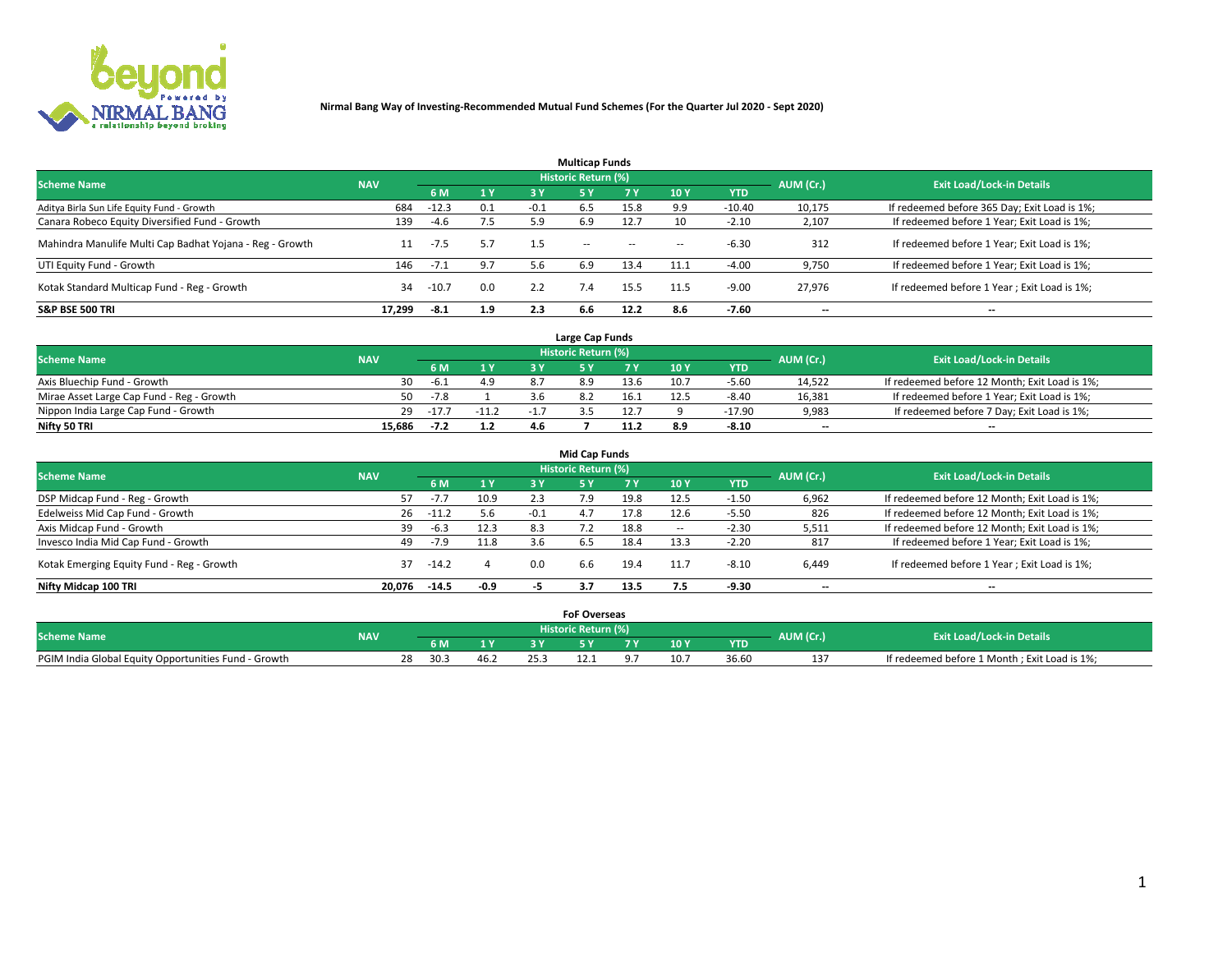

| Large & Midcap                                   |            |         |        |     |                     |      |      |            |                          |                                              |  |  |  |  |
|--------------------------------------------------|------------|---------|--------|-----|---------------------|------|------|------------|--------------------------|----------------------------------------------|--|--|--|--|
| <b>Scheme Name</b>                               | <b>NAV</b> |         |        |     | Historic Return (%) |      |      |            | AUM (Cr.)                | <b>Exit Load/Lock-in Details</b>             |  |  |  |  |
|                                                  |            | 6 M     | 1 Y    | 3 Y |                     | 7 V  | 10Y  | <b>YTD</b> |                          |                                              |  |  |  |  |
| Mirae Asset Emerging Bluechip Fund - Growth      | 55         | -6.5    | 7.5    | 4.9 | $-1.6$              | 24   | 18.1 | -5.20      | 9,834                    | If redeemed before 1 Year; Exit Load is 1%;  |  |  |  |  |
| Canara Robeco Emerging Equities - Growth         | 93         | $-7.9$  | 6.9    |     |                     | 22.3 | 15.4 | $-3.70$    | 5,162                    | If redeemed before 1 Year; Exit Load is 1%;  |  |  |  |  |
| Principal Emerging Bluechip Fund - Growth        | 102        | $-10.1$ |        | 0.4 | 7.4                 | 19.2 | 12.5 | $-6.00$    | 1,918                    | If redeemed before 365 Day; Exit Load is 1%; |  |  |  |  |
| Invesco India Growth Opportunities Fund - Growth | 33         | $-10.2$ | 3.3    | 3.4 | 6.6                 | 14   | 10.5 | $-8.30$    | 2,498                    | If redeemed before 1 Year; Exit Load is 1%;  |  |  |  |  |
| Sundaram Large and Mid Cap Fund - Reg - Growth   | 32         | $-14.6$ | $-1.4$ |     | 6.5                 | 14.1 | 8.8  | $-12.90$   | 1,113                    | If redeemed before 365 Day; Exit Load is 1%; |  |  |  |  |
| NIFTY Large Midcap 250 TRI                       | 6.871      | -9.6    | 2.4    |     | 6.9                 | 14.2 | о л  | -7.40      | $\overline{\phantom{a}}$ | $- -$                                        |  |  |  |  |

|                                                     |            |         |     | <b>Focused Funds</b>       |      |        |            |                          |                                               |
|-----------------------------------------------------|------------|---------|-----|----------------------------|------|--------|------------|--------------------------|-----------------------------------------------|
| <b>Scheme Name</b>                                  | <b>NAV</b> |         |     | <b>Historic Return (%)</b> |      |        |            | AUM (Cr.)                | <b>Exit Load/Lock-in Details</b>              |
|                                                     |            | 6 M     | 1 Y |                            |      | 10 Y   | <b>YTD</b> |                          |                                               |
| Axis Focused 25 Fund - Growth                       | 28         | $-9.4$  | 4.7 |                            | 14.2 | $\sim$ | $-7.60$    | 10,399                   | If redeemed before 12 Month; Exit Load is 1%; |
| ICICI Prudential Focused Equity Fund - Ret - Growth | 30         | 2.4     | 4.5 |                            | 1.3  |        | 3.70       | 681                      | If redeemed before 1 Year; Exit Load is 1%;   |
| SBI Focused Equity Fund - Growth                    | 141        | $-10.7$ | 1.6 |                            |      |        | $-8.30$    | 8,962                    | If redeemed before 1 Year; Exit Load is 1%;   |
| S&P BSE 500 TRI                                     | 17.299     | $-8.1$  | 1.9 |                            | 12.2 |        | $-7.60$    | $\overline{\phantom{a}}$ | $- -$                                         |

| <b>Small Cap Funds</b>       |            |         |         |                     |      |  |                 |                                  |       |                                             |  |  |  |
|------------------------------|------------|---------|---------|---------------------|------|--|-----------------|----------------------------------|-------|---------------------------------------------|--|--|--|
| <b>Scheme Name</b>           | <b>NAV</b> |         |         | Historic Return (%) |      |  | AUM (Cr.)       | <b>Exit Load/Lock-in Details</b> |       |                                             |  |  |  |
|                              |            | 6 M     | 1 Y     |                     |      |  | 10 <sub>Y</sub> | <b>YTD</b>                       |       |                                             |  |  |  |
| HDFC Small Cap Fund - Growth | 34         | $-16.5$ | $-11.7$ |                     |      |  | 8.6             | $-12.60$                         | 7,511 | If redeemed before 1 Year; Exit Load is 1%; |  |  |  |
| SBI Small Cap Fund - Growth  |            | -11.6   |         |                     |      |  |                 | $-5.50$                          | 3.917 | If redeemed before 1 Year; Exit Load is 1%; |  |  |  |
| Nifty Smallcap 100 TRI       | 6.141      | $-19.7$ | $-8.6$  | -14                 | -1.5 |  |                 | -14.30                           | $- -$ | $- -$                                       |  |  |  |

| ELSS Schemes (Tax Saving u/s 80-C)           |            |        |     |                            |           |        |                          |            |                          |                                  |  |  |  |
|----------------------------------------------|------------|--------|-----|----------------------------|-----------|--------|--------------------------|------------|--------------------------|----------------------------------|--|--|--|
| <b>Scheme Name</b>                           | <b>NAV</b> |        |     | <b>Historic Return (%)</b> |           |        |                          |            | AUM (Cr.)                | <b>Exit Load/Lock-in Details</b> |  |  |  |
|                                              |            | - 6 M  | 1Y  | 3 Y                        | <b>5Y</b> | 7 Y    | 10 Y                     | <b>YTD</b> |                          |                                  |  |  |  |
| Aditya Birla Sun Life Tax Relief 96 - Growth | 30         | $-8.2$ | 3.9 |                            |           | 15.4   | 10                       | $-6.70$    | 10,101                   | Nil                              |  |  |  |
| Axis Long Term Equity Fund - Growth          | 45         | -11.0  | 2.4 | 4.9                        |           | 17.2   | 14.4                     | $-9.40$    | 20,292                   | Nil                              |  |  |  |
| Canara Robeco Equity Tax Saver Fund - Growth | 68         | $-2.3$ |     | 6.6                        |           | 13.7   | 10.4                     | $-0.40$    | 992                      | Nil                              |  |  |  |
| Invesco India Tax Plan - Growth              |            | $-6.3$ | 6.4 | 4.4                        | 6.9       | 15.7   | 11.7                     | $-4.50$    | 997                      | Nil                              |  |  |  |
| Mirae Asset Tax Saver Fund - Reg - Growth    | 18         | $-7.1$ | 4.3 |                            | $- -$     | $\sim$ | $\overline{\phantom{a}}$ | $-6.50$    | 3,538                    | Nil                              |  |  |  |
| S&P BSE 200 TRI                              | 5,623      | $-7.4$ | 2.1 | 3.3                        |           | 12.2   | 8.9                      | $-7.50$    | $\overline{\phantom{a}}$ | $- -$                            |  |  |  |

# 2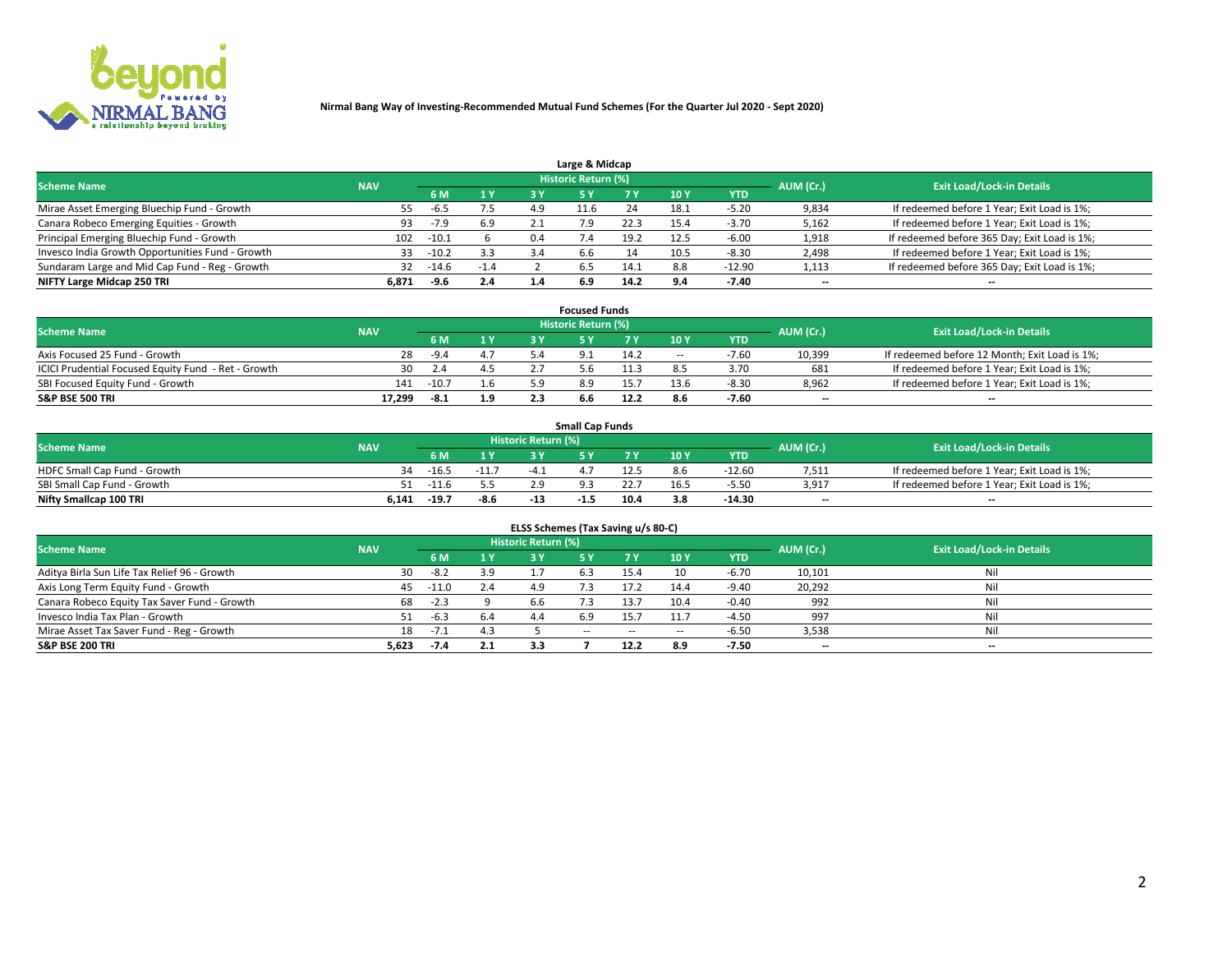

|                                                        |            |            |     |                            | <b>Solution Oriented</b> |      |                          |            |                          |                                                                     |
|--------------------------------------------------------|------------|------------|-----|----------------------------|--------------------------|------|--------------------------|------------|--------------------------|---------------------------------------------------------------------|
| <b>Scheme Name</b>                                     | <b>NAV</b> |            |     | <b>Historic Return (%)</b> |                          |      |                          |            | AUM (Cr.)                | <b>Exit Load/Lock-in Details</b>                                    |
|                                                        |            | <b>6 M</b> | 1 Y | 3 Y                        |                          |      | 10Y                      | <b>YTD</b> |                          |                                                                     |
|                                                        |            |            |     |                            |                          |      |                          |            |                          | If redeemed before 1 Year; Exit Load is 3%; If redeemed bet. 1 Year |
| <b>HDFC Childrens Gift Fund</b>                        | 121        | $-4.5$     |     |                            | 7.3                      | 13.6 | 12.2                     | $-3.10$    | 3.022                    | to 2 Year; Exit Load is 2%; If redeemed bet. 2 Year to 3 Year; Exit |
|                                                        |            |            |     |                            |                          |      |                          |            |                          | Load is 1%;                                                         |
| Tata Retirement Savings Fund - Moderate Plan - Reg     | 31         | $-4.0$     | 7.3 | 3.7                        | 8.2                      | 15.2 | --                       | $-2.70$    | 1,087                    | If redeemed before 61 Month; Exit Load is 1%;                       |
| Tata Retirement Savings Fund - Progressive Plan - Reg  | 30         | -6.6       | 5.8 | 3.7                        |                          | 14.8 | $\overline{\phantom{a}}$ | $-5.10$    | 728                      | If redeemed before 61 Month; Exit Load is 1%;                       |
| Tata Retirement Savings Fund - Reg - Conservative Plan | 22         | 3.3        | 8.9 | 5.5                        |                          |      | --                       | 4.30       | 138                      | If redeemed before 61 Month; Exit Load is 1%;                       |
| S&P BSE 200 TRI                                        | 5,623      | $-7.4$     | 2.1 | 3.3                        |                          | 12.2 | 8.9                      | $-7.50$    | $\overline{\phantom{a}}$ | $- -$                                                               |

|                                                    |                                                                |        |     |     | <b>Index Fund</b> |      |      |            |                          |                                               |  |  |  |
|----------------------------------------------------|----------------------------------------------------------------|--------|-----|-----|-------------------|------|------|------------|--------------------------|-----------------------------------------------|--|--|--|
|                                                    | <b>Historic Return (%)</b><br><b>Scheme Name</b><br><b>NAV</b> |        |     |     |                   |      |      |            |                          |                                               |  |  |  |
|                                                    |                                                                |        | 4V  | 2 V |                   | 7 V  | 10 Y | <b>YTD</b> | AUM (Cr.)                | <b>Exit Load/Lock-in Details</b>              |  |  |  |
| HDFC Index Fund-NIFTY 50 Plan                      | 101                                                            | $-7.8$ | 0.3 |     |                   | 10.6 |      | $-8.80$    | 1,622                    | If redeemed before 3 Day; Exit Load is 0.25%; |  |  |  |
| ICICI Prudential Nifty Next 50 Index Fund - Growth | 24                                                             | $-1.1$ | 2.5 |     |                   | 13.2 |      | $-6.40$    | 729                      | Nil                                           |  |  |  |
| UTI Nifty Index Fund - Growth                      | 73.                                                            | $-7.6$ |     |     | n.h               | 10.7 |      | $-8.60$    | 2,362                    | Nil                                           |  |  |  |
| Nifty 50 TRI                                       | 15.686                                                         | $-7.2$ | 1.2 | 46  |                   |      | 8.9  | $-8.10$    | $\overline{\phantom{a}}$ | $- -$                                         |  |  |  |

|                                       |            |        |     |                            | <b>Contra/Value Fund</b> |      |      |            |                          |                                             |
|---------------------------------------|------------|--------|-----|----------------------------|--------------------------|------|------|------------|--------------------------|---------------------------------------------|
| <b>Scheme Name</b>                    | <b>NAV</b> |        |     | <b>Historic Return (%)</b> |                          |      |      |            | AUM (Cr.)                | <b>Exit Load/Lock-in Details</b>            |
|                                       |            |        | 1 V |                            |                          | 7 V  | 10Y  | <b>YTD</b> |                          |                                             |
| Invesco India Contra Fund - Growth    | 48         | $-4.4$ |     |                            |                          | 18.7 | 11.8 | $-1.70$    | 4,662                    | If redeemed before 1 Year; Exit Load is 1%; |
| UTI Value Opportunities Fund - Growth | 60.        | $-9.2$ |     |                            |                          |      |      | -7.10      | 4,017                    | If redeemed before 1 Year; Exit Load is 1%; |
| <b>S&amp;P BSE 500 TRI</b>            | 17.299     | -8.1   | 1.9 |                            | n.n                      |      |      | $-7.60$    | $\overline{\phantom{a}}$ | $- -$                                       |

| Sector/Thematic                                                           |            |         |         |                            |           |           |                          |            |           |                                               |  |  |  |  |
|---------------------------------------------------------------------------|------------|---------|---------|----------------------------|-----------|-----------|--------------------------|------------|-----------|-----------------------------------------------|--|--|--|--|
| <b>Scheme Name</b>                                                        | <b>NAV</b> |         |         | <b>Historic Return (%)</b> |           |           |                          |            | AUM (Cr.) | <b>Exit Load/Lock-in Details</b>              |  |  |  |  |
|                                                                           |            | 6 M     | 1V      | 3 Y                        | <b>5Y</b> | <b>7Y</b> | 10Y                      | <b>YTD</b> |           |                                               |  |  |  |  |
| Canara Robeco Consumer Trends Fund - Reg - Growth                         | 41         | $-6.8$  | 8.8     | 4.9                        | 8.4       | 15.4      | 12.1                     | $-4.80$    | 372       | If redeemed before 1 Year; Exit Load is 1%;   |  |  |  |  |
| Mirae Asset Great Consumer Fund - Growth                                  | 33         | $-12.1$ | 4.2     | 4.1                        | 8.3       | 14.6      | $\overline{\phantom{a}}$ | $-10.20$   | 940       | If redeemed before 1 Year; Exit Load is 1%;   |  |  |  |  |
| <b>ICICI Prudential Technology Fund - Growth</b>                          | 68         | 10.6    | 15.8    | 18.2                       | 10.4      | 17.1      | 15.6                     | 16.80      | 379       | If redeemed before 15 Day; Exit Load is 1%;   |  |  |  |  |
| Nippon India Pharma Fund - Growth                                         | 205        | 30.6    | 48.5    | 16.5                       | 8         | 16.6      | 14.6                     | 34.70      | 3,093     | If redeemed before 1 Month; Exit Load is 1%;  |  |  |  |  |
| BNP Paribas India Consumption Fund - Reg - Growth                         | 12         | $-6.5$  | 9.7     | --                         |           |           | -                        | $-3.20$    | 525       | If redeemed before 12 Month; Exit Load is 1%; |  |  |  |  |
| ICICI Prudential Banking and Financial Services Fund - Retail -<br>Growth | 49         | $-29.2$ | $-21.7$ | -6.9                       |           | 14.7      | 11.2                     | $-29.20$   | 2,538     | If redeemed before 15 Day; Exit Load is 1%;   |  |  |  |  |
| <b>S&amp;P BSE 500 TRI</b>                                                | 17,299     | $-8.1$  | 1.9     | 2.3                        | 6.6       | 12.2      | 8.6                      | $-7.60$    |           | --                                            |  |  |  |  |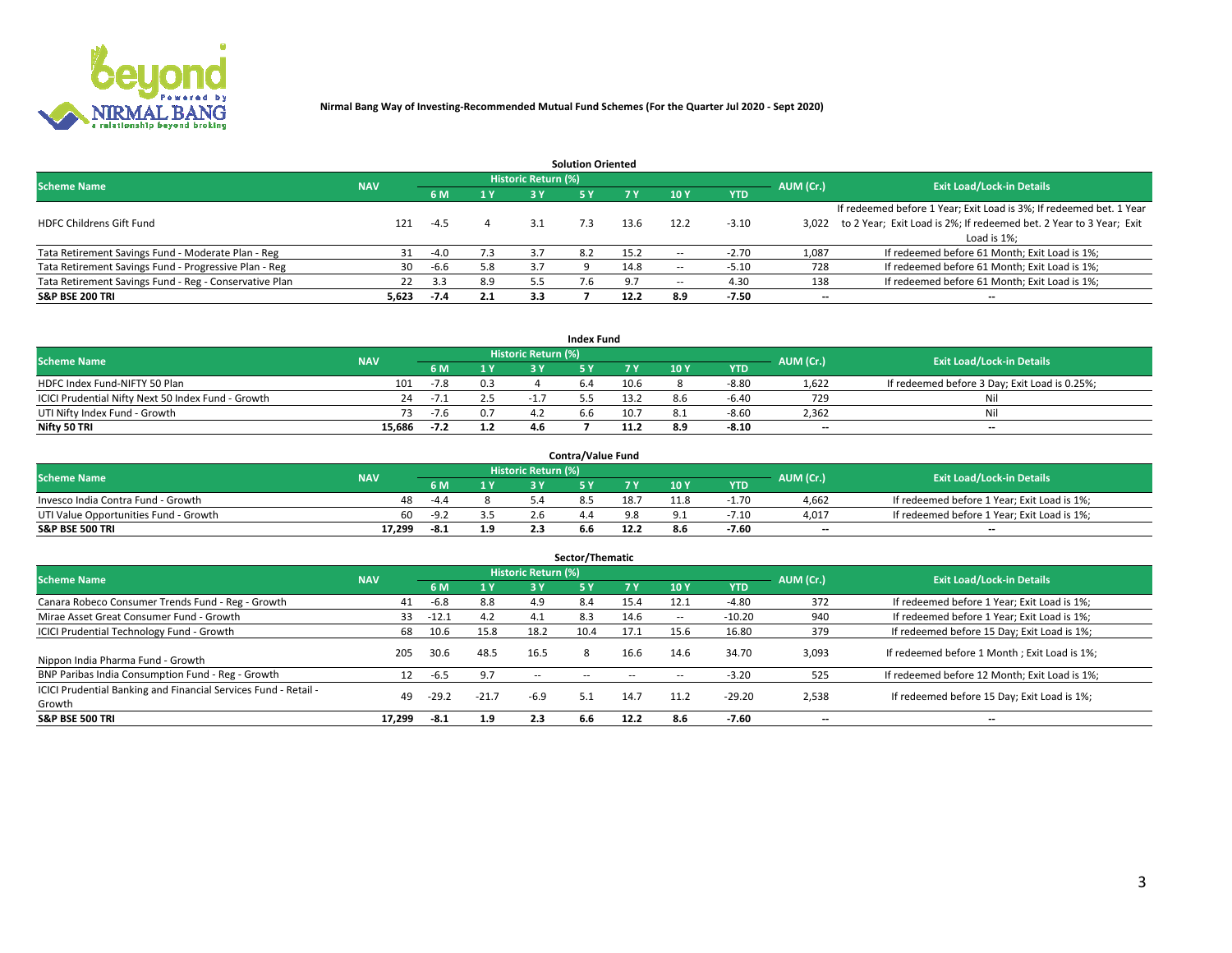

| <b>Dynamic Asset Allocation Funds</b>                                                                           |        |        |     |     |     |        |        |            |                          |                                                 |  |  |  |  |
|-----------------------------------------------------------------------------------------------------------------|--------|--------|-----|-----|-----|--------|--------|------------|--------------------------|-------------------------------------------------|--|--|--|--|
| <b>Historic Return (%)</b><br><b>Exit Load/Lock-in Details</b><br>AUM (Cr.)<br><b>Scheme Name</b><br><b>NAV</b> |        |        |     |     |     |        |        |            |                          |                                                 |  |  |  |  |
|                                                                                                                 |        |        | 1 Y | ا ? |     |        | 10Y    | <b>YTD</b> |                          |                                                 |  |  |  |  |
| ICICI Prudential Balanced Advantage Fund - Reg - Growth                                                         |        | -3.5   |     |     |     |        | 10.8   | $-3.00$    | 25,409                   | If redeemed before 1 Year; Exit Load is 1%;     |  |  |  |  |
| Invesco India Dynamic Equity Fund - Growth                                                                      | 30     | $-1.9$ | 3.3 |     |     |        | ΩC     | $-1.80$    | 741                      | If redeemed before 3 Month; Exit Load is 0.25%; |  |  |  |  |
| Nippon India Balanced Advantage Fund - Growth                                                                   | 91     | $-4.4$ |     |     |     |        |        | $-3.30$    | 2,782                    | If redeemed before 12 Month; Exit Load is 1%;   |  |  |  |  |
| SBI Dynamic Asset Allocation Fund - Reg - Growth                                                                |        | $-4.0$ | 0.2 | 2.4 |     | $\sim$ | $\sim$ | -5.10      | 576                      | If redeemed before 12 Month; Exit Load is 1%;   |  |  |  |  |
| NIFTY 50 Hybrid Composite Debt 65:35 Index                                                                      | 10.477 | -0.4   | 6.6 | 6.8 | 8.3 |        | 9.2    | $-0.80$    | $\overline{\phantom{a}}$ | $- -$                                           |  |  |  |  |

| <b>Hybrid Aggressive</b>                        |            |        |     |                            |      |        |      |            |                          |                                               |  |  |  |  |
|-------------------------------------------------|------------|--------|-----|----------------------------|------|--------|------|------------|--------------------------|-----------------------------------------------|--|--|--|--|
| <b>Scheme Name</b>                              | <b>NAV</b> |        |     | <b>Historic Return (%)</b> |      |        |      |            | AUM (Cr.)                | <b>Exit Load/Lock-in Details</b>              |  |  |  |  |
|                                                 |            | 6 M    | 1 Y | 3 ۷                        |      | 7 V    | 10Y  | <b>YTD</b> |                          |                                               |  |  |  |  |
| Canara Robeco Equity Hybrid Fund - Growth       | 169        |        |     | 5.9                        |      | 14.    |      | 0.30       | 3,041                    | If redeemed before 1 Year; Exit Load is 1%;   |  |  |  |  |
| SBI Equity Hybrid Fund - Growth                 | 138        | -6.4   | 2.9 |                            |      |        | 10.7 | $-5.10$    | 30,192                   | If redeemed before 12 Month; Exit Load is 1%; |  |  |  |  |
| Mirae Asset Hybrid - Equity Fund - Reg - Growth | 15         | $-4.0$ | 3.6 |                            | -8.4 | $\sim$ | --   | -4.30      | 3,468                    | If redeemed before 1 Year; Exit Load is 1%;   |  |  |  |  |
| ICICI Prudential Equity & Debt Fund - Growth    | 126        | $-9.8$ |     |                            |      | 12.8   |      | $-10.20$   | 17,615                   | If redeemed before 1 Year; Exit Load is 1%;   |  |  |  |  |
| NIFTY 50 Hybrid Composite Debt 65:35 Index      | 10.477     | -0.4   | 6.6 | 6.8                        |      |        |      | -0.80      | $\overline{\phantom{a}}$ | $- -$                                         |  |  |  |  |

| <b>Arbitrage Fund</b>                      |            |        |     |                     |  |       |     |            |           |                                                 |  |  |  |  |
|--------------------------------------------|------------|--------|-----|---------------------|--|-------|-----|------------|-----------|-------------------------------------------------|--|--|--|--|
| <b>Scheme Name</b>                         | <b>NAV</b> |        |     | Historic Return (%) |  |       |     |            | AUM (Cr.) | <b>Exit Load/Lock-in Details</b>                |  |  |  |  |
|                                            |            | 1 M.   | 3 M | 6 M                 |  |       |     | <b>YTD</b> |           |                                                 |  |  |  |  |
| IDFC Arbitrage Fund - Reg - Growth         |            | $-0.2$ |     |                     |  |       |     | 4.20       | 8,237     | If redeemed before 1 Month; Exit Load is 0.25%; |  |  |  |  |
| Kotak Equity Arbitrage Fund - Reg - Growth | 28         | $-0.4$ |     |                     |  |       |     | 4.90       | 15,854    | If redeemed before 30 Day; Exit Load is 0.25%;  |  |  |  |  |
| Tata Arbitrage Fund - Reg - Growth         |            |        |     |                     |  | $- -$ | $-$ | 5.80       | 2,062     | If redeemed before 30 Day; Exit Load is 0.25%;  |  |  |  |  |
| Nippon India Arbitrage Fund - Growth       | 20         | $-0.3$ |     | 1 h                 |  |       |     | 4.90       | 7,847     | If redeemed before 1 Month; Exit Load is 0.25%; |  |  |  |  |

| Overnight Fund                                      |            |     |     |                            |     |     |            |                 |                          |                                  |  |  |  |  |
|-----------------------------------------------------|------------|-----|-----|----------------------------|-----|-----|------------|-----------------|--------------------------|----------------------------------|--|--|--|--|
| <b>Scheme Name</b>                                  | <b>NAV</b> |     |     | <b>Historic Return (%)</b> |     |     | <b>YTM</b> | Avg             | AUM (Cr.)                | <b>Exit Load/Lock-in Details</b> |  |  |  |  |
|                                                     |            | 1 W | 2 W | 1 M.                       | 3 M | 1 Y |            | <b>Maturity</b> |                          |                                  |  |  |  |  |
| Aditya Birla Sun Life Overnight Fund - Reg - Growth | 1,088      |     |     | 2.9                        | 2.9 | 4   | 3.17       |                 | 7,621                    | Nil                              |  |  |  |  |
| HDFC Overnight Fund - Growth                        | 2,982      |     |     | 2.9                        | 2.9 |     | 3.14       | 0.00            | 13,989                   | Nil                              |  |  |  |  |
| ICICI Prudential Overnight Fund - Reg - Growth      | 109        |     |     | 2.9                        | 2.9 |     | 3.12       |                 | 10,011                   | Nil                              |  |  |  |  |
| Nippon India Overnight Fund - Reg - Growth          | 108        |     |     |                            | 2.9 | 4.Z | 3.09       | 0.00            | 5,363                    | Nil                              |  |  |  |  |
| Kotak Overnight Fund - Reg - Growth                 | 1,075      | 2.9 |     | 2.9                        | 2.9 | 4.Z | 3.14       |                 | 6,183                    | Nil                              |  |  |  |  |
| <b>CRISIL Liquid Fund Index</b>                     | $- -$      | 3.6 | 3.7 | 3.9                        | 4.6 | 5.5 | --         | --              | $\overline{\phantom{a}}$ | --                               |  |  |  |  |

#### **Overnight Fund**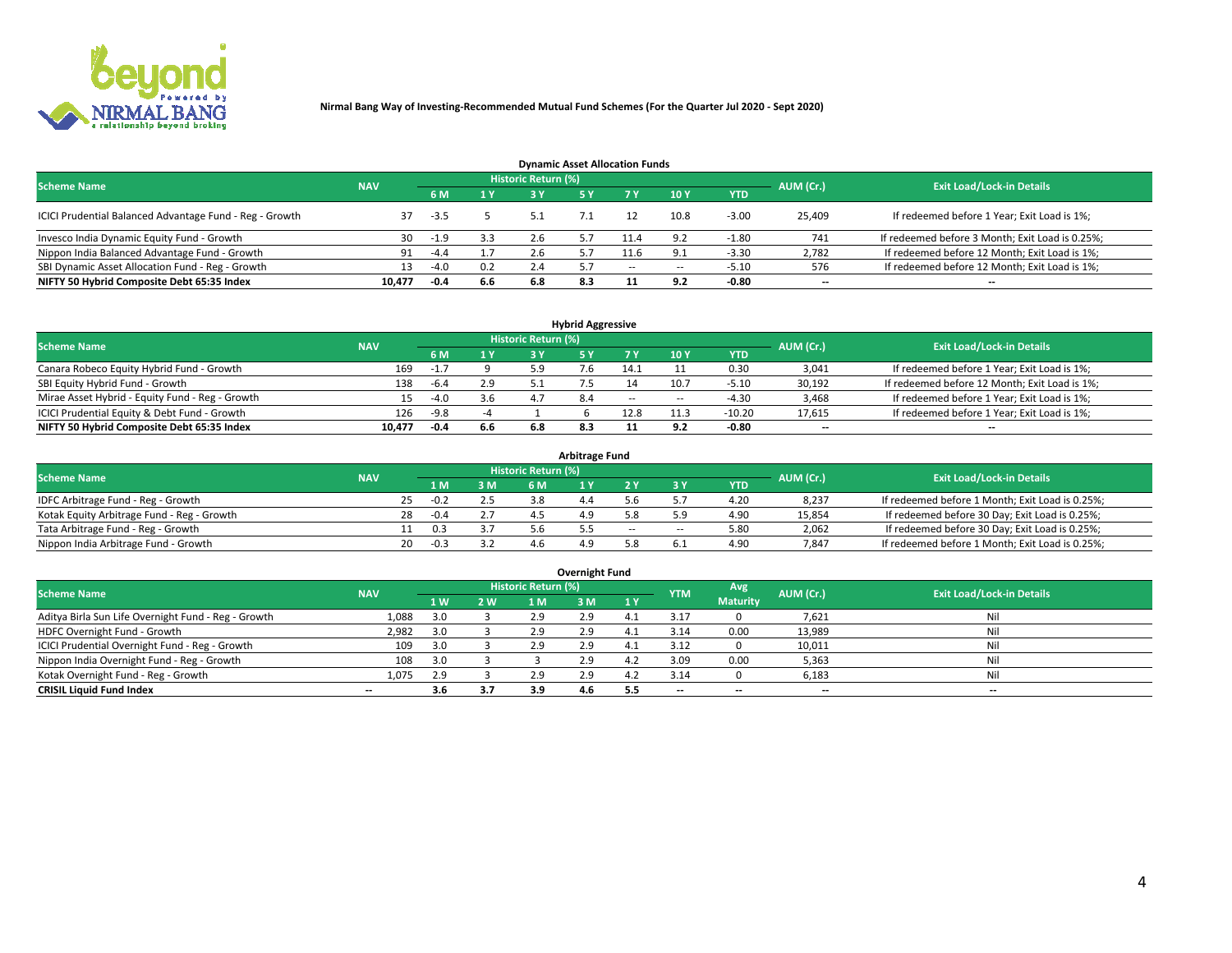

| <b>Liquid Funds</b>                              |            |     |     |                            |      |     |                          |                 |                          |                                  |  |  |  |  |
|--------------------------------------------------|------------|-----|-----|----------------------------|------|-----|--------------------------|-----------------|--------------------------|----------------------------------|--|--|--|--|
| <b>Scheme Name</b>                               | <b>NAV</b> |     |     | <b>Historic Return (%)</b> |      |     | <b>YTM</b>               | Avg             | AUM (Cr.)                | <b>Exit Load/Lock-in Details</b> |  |  |  |  |
|                                                  |            | 1 W | 2 W | 1 M                        | : M  | 1Y  |                          | <b>Maturity</b> |                          |                                  |  |  |  |  |
| Aditya Birla Sun Life Liquid Fund - Reg - Growth | 323        | 3.0 | 3.1 | 3.3                        |      |     | 3.67                     | 0.14            | 36,679                   | *Ref Footnote                    |  |  |  |  |
| ICICI Prudential Liquid Fund - Reg - Growth      | 297        | 3.0 | 3.1 |                            |      |     | 3.63154                  | 0.12            | 57,335                   | *Ref Footnote                    |  |  |  |  |
| Kotak Liquid Fund - Reg - Growth                 | 4,056      | 2.8 |     |                            |      |     | 3.43                     | 0.12            | 36,040                   | *Ref Footnote                    |  |  |  |  |
| Nippon India Liquid Fund - Growth                | 4,895      | 2.9 |     |                            |      |     | 3.57                     | 0.15            | 30,604                   | *Ref Footnote                    |  |  |  |  |
| Mahindra Manulife Liquid Fund - Reg - Growth     | 1,301      | 3.1 | 3.2 |                            | - 4. |     | 3.61                     | 0.15            | 2,144                    | *Ref Footnote                    |  |  |  |  |
| <b>CRISIL Liquid Fund Index</b>                  | $- -$      | 3.6 | 3.7 |                            | 4.O  | 5.5 | $\overline{\phantom{a}}$ | $- -$           | $\overline{\phantom{a}}$ | $\overline{\phantom{m}}$         |  |  |  |  |

| <b>Ultra Short Fund</b>                      |            |      |     |                            |     |        |            |                 |                          |                                  |  |  |  |  |
|----------------------------------------------|------------|------|-----|----------------------------|-----|--------|------------|-----------------|--------------------------|----------------------------------|--|--|--|--|
| <b>Scheme Name</b>                           | <b>NAV</b> |      |     | <b>Historic Return (%)</b> |     |        | <b>YTM</b> | Avg             | AUM (Cr.)                | <b>Exit Load/Lock-in Details</b> |  |  |  |  |
|                                              |            | 1 M. | 3 M | 6 M                        |     | 3 Y    |            | <b>Maturity</b> |                          |                                  |  |  |  |  |
| HDFC Ultra Short Term Fund - Reg - Growth    |            | ר ח  |     |                            |     | $\sim$ |            | 0.44            | 7,697                    | Nil                              |  |  |  |  |
| L&T Ultra Short Term Fund - Growth           | -34        | -4.2 | 7.4 |                            |     |        |            | 0.45            | 1.960                    | Nil                              |  |  |  |  |
| <b>NIFTY Ultra Short Duration Debt Index</b> | 4,150      | 4.6  | 6.5 | b.b                        | 6.8 |        | $- -$      | $- -$           | $\overline{\phantom{a}}$ | $- -$                            |  |  |  |  |

| <b>Money Market Fund</b>                                |            |       |     |                     |  |           |                          |                 |                          |                                  |  |  |  |  |
|---------------------------------------------------------|------------|-------|-----|---------------------|--|-----------|--------------------------|-----------------|--------------------------|----------------------------------|--|--|--|--|
| <b>Scheme Name</b>                                      | <b>NAV</b> |       |     | Historic Return (%) |  |           | <b>YTM</b>               | Avg             | AUM (Cr.)                | <b>Exit Load/Lock-in Details</b> |  |  |  |  |
|                                                         |            | 1 M   | 3 M | 6 M                 |  | <b>3Y</b> |                          | <b>Maturity</b> |                          |                                  |  |  |  |  |
| Aditya Birla Sun Life Money Manager Fund - Reg - Growth | 277        | - 6.7 | 9.6 | 8.4                 |  | 7.8       | 4.45                     | 0.58            | 9,214                    | Nil                              |  |  |  |  |
| HDFC Money Market Fund - Growth                         | 4.305      | -6.7  | 9.6 | 8.6                 |  |           | 4.53                     | 0.64            | 8,422                    | Nil                              |  |  |  |  |
| Tata Money Market Fund - Reg - Growth                   | 3,541      | 6.1   | 9.2 | 8.1                 |  |           | 4.59                     | 0.52            | 424                      | Nil                              |  |  |  |  |
| <b>CRISIL Liquid Fund Index</b>                         | $- -$      | 3.9   | 4.6 |                     |  | $- -$     | $\overline{\phantom{a}}$ | $- -$           | $\overline{\phantom{a}}$ | $- -$                            |  |  |  |  |

|                                       | <b>Short Term Fund</b> |    |      |      |                     |              |     |            |                 |           |                                  |  |  |  |  |
|---------------------------------------|------------------------|----|------|------|---------------------|--------------|-----|------------|-----------------|-----------|----------------------------------|--|--|--|--|
| <b>Scheme Name</b>                    | <b>NAV</b>             |    |      |      | Historic Return (%) |              |     | <b>YTM</b> | Avg             | AUM (Cr.) | <b>Exit Load/Lock-in Details</b> |  |  |  |  |
|                                       |                        |    | LM.  | 3 M  | 6 M.                | $\mathbf{v}$ | 3 Y |            | <b>Maturity</b> |           |                                  |  |  |  |  |
| HDFC Short Term Debt Fund - Growth    |                        | 24 | 16.5 | 20.8 |                     |              | 8.8 |            | 3.46            | 11,138    | M                                |  |  |  |  |
| Nippon India Short Term Fund - Growth |                        | 39 | 11.6 | 15.9 |                     | 10.2         |     |            |                 | 6,825     | N                                |  |  |  |  |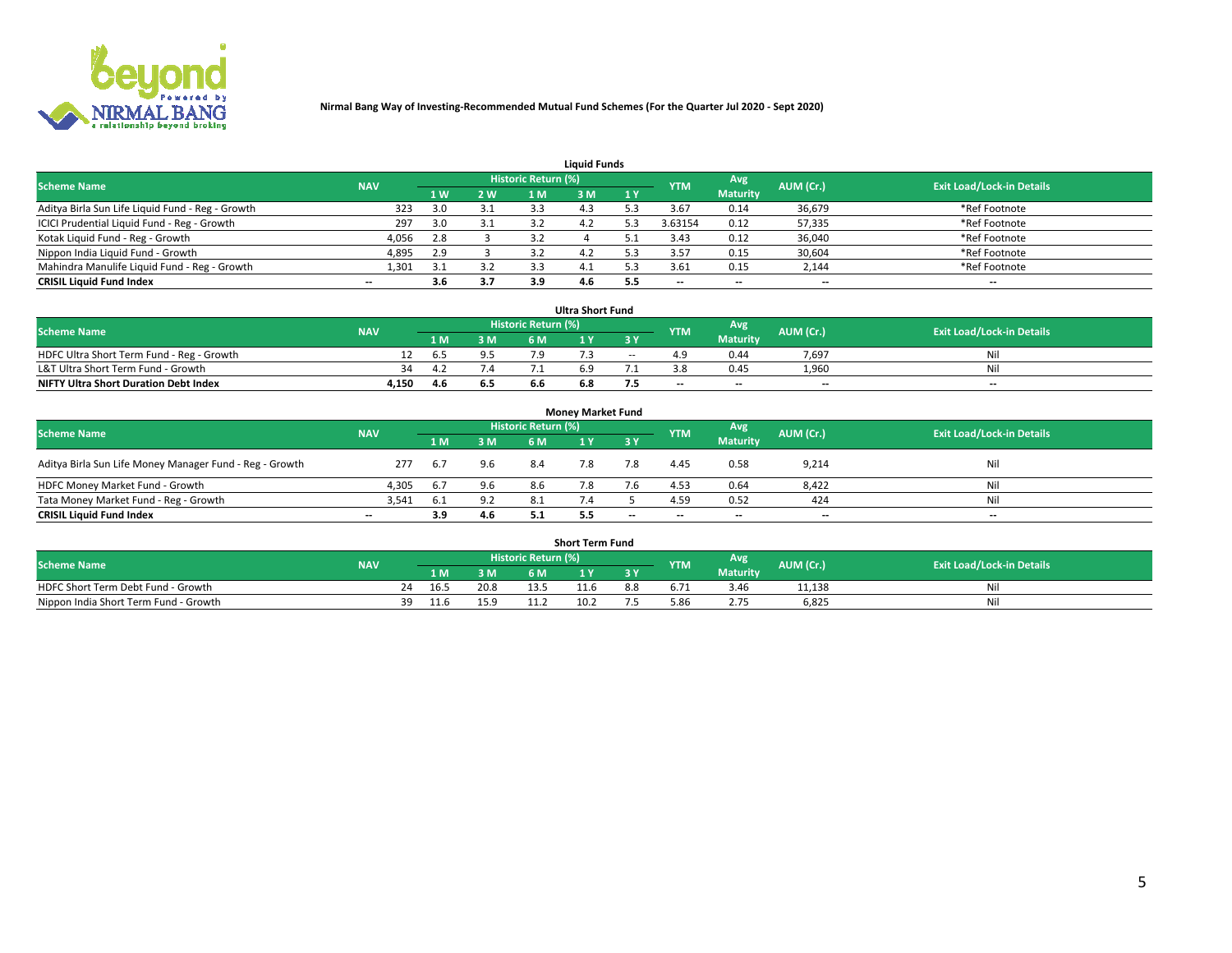

|                                           | <b>Low Duration Fund</b> |      |      |                            |     |  |            |                 |           |                                  |  |  |  |  |  |
|-------------------------------------------|--------------------------|------|------|----------------------------|-----|--|------------|-----------------|-----------|----------------------------------|--|--|--|--|--|
| <b>Scheme Name</b>                        | <b>NAV</b>               |      |      | <b>Historic Return (%)</b> |     |  | <b>YTM</b> | Avg             | AUM (Cr.) | <b>Exit Load/Lock-in Details</b> |  |  |  |  |  |
|                                           |                          | 1 M. | 3 M  |                            |     |  |            | <b>Maturity</b> |           |                                  |  |  |  |  |  |
| Axis Treasury Advantage Fund - Growth     | 2.333                    |      | 12.3 |                            |     |  |            | 1.06            | 4,955     | Nil                              |  |  |  |  |  |
| Canara Robeco Savings Fund - Reg - Growth |                          | 59   | 10   |                            |     |  | 4.13       | 1.04            | 1,049     | Nil                              |  |  |  |  |  |
| IDFC Low Duration Fund - Reg - Growth     | 30                       | 6.6  | 11.2 | 8.8                        | د.ه |  | 4.12       | 1.01            | 4,575     | Nil                              |  |  |  |  |  |

| <b>Banking &amp; PSU Bond Funds</b>                 |            |     |      |      |                     |      |     |            |                 |           |                                  |  |  |  |
|-----------------------------------------------------|------------|-----|------|------|---------------------|------|-----|------------|-----------------|-----------|----------------------------------|--|--|--|
| <b>Scheme Name</b>                                  | <b>NAV</b> |     |      |      | Historic Return (%) |      |     | <b>YTM</b> | Avg             | AUM (Cr.) | <b>Exit Load/Lock-in Details</b> |  |  |  |
|                                                     |            |     | 1 M. | 3 M  | 6 M                 |      |     |            | <b>Maturity</b> |           |                                  |  |  |  |
| HDFC Banking and PSU Debt Fund - Reg - Growth       |            |     | 15.3 | 21.2 | 12.6                | -1.3 | 8.3 | 6.41       | 3.33            | 6.416     | Ni                               |  |  |  |
| Kotak Banking and PSU Debt Fund - Reg - Growth      |            | 49. | 15.3 | 20.9 | 133                 |      | 8.8 | 6.11       | 4.73            | 7.146     | Ni                               |  |  |  |
| Nippon India Banking & PSU Debt Fund - Reg - Growth |            | 16  | 10.1 | 18.6 | 14.3                |      |     |            | 3.27            | 5,211     | Νi                               |  |  |  |

| <b>Corporate Bond Funds</b>                         |            |      |      |                            |      |  |            |                 |           |                                                |  |  |  |  |
|-----------------------------------------------------|------------|------|------|----------------------------|------|--|------------|-----------------|-----------|------------------------------------------------|--|--|--|--|
| <b>Scheme Name</b>                                  | <b>NAV</b> |      |      | <b>Historic Return (%)</b> |      |  | <b>YTM</b> | Avg             | AUM (Cr.) | <b>Exit Load/Lock-in Details</b>               |  |  |  |  |
|                                                     |            |      | 3 M  | 6 M                        |      |  |            | <b>Maturity</b> |           |                                                |  |  |  |  |
| ICICI Prudential Corporate Bond Fund - Reg - Growth |            | 14.6 | 19.6 | 13.6                       |      |  |            | 3.60            | 15.799    | Nil                                            |  |  |  |  |
| L&T Triple Ace Bond Fund - Reg - Growth             | 56         | 18.1 | 24.3 | 18.9                       |      |  |            | 8.15            | 3,871     | If redeemed before 3 Month; Exit Load is 0.5%; |  |  |  |  |
| Kotak Corporate Bond Fund - Std - Growth            | 2.813      | 12.4 | 16.8 | 11.4                       | 10.3 |  | 5.33       | 2.09            | 4.607     | Nil                                            |  |  |  |  |

| Credit Risk Fund                           |            |    |      |      |                            |      |     |            |                 |           |                                                                       |  |  |  |
|--------------------------------------------|------------|----|------|------|----------------------------|------|-----|------------|-----------------|-----------|-----------------------------------------------------------------------|--|--|--|
| <b>Scheme Name</b>                         | <b>NAV</b> |    |      |      | <b>Historic Return (%)</b> |      |     | <b>YTM</b> | <b>Avg</b>      | AUM (Cr.) | <b>Exit Load/Lock-in Details</b>                                      |  |  |  |
|                                            |            |    | 1 M  | 3 M  | 6 M                        |      | 3 Y |            | <b>Maturity</b> |           |                                                                       |  |  |  |
| ICICI Prudential Credit Risk Fund - Growth |            | 23 | 17.1 | 16.6 | 9.7                        | 10.3 | 7.9 | 8.96       | 2.41            | 6,562     | If redeemed before 1 Year; Exit Load is 1%;                           |  |  |  |
| HDFC Credit Risk Debt Fund - Reg - Growth  |            |    | 17.8 | 21.5 |                            |      |     | 10.05      | 3.02            | 6,309     | If redeemed before 12 Month; Exit Load is 1%; If redeemed bet. 12     |  |  |  |
|                                            |            |    |      |      |                            |      |     |            |                 |           | Month to 18 Month; Exit Load is 0.5%;                                 |  |  |  |
|                                            |            |    |      |      |                            |      |     |            |                 |           | If redeemed before 12 Month; Exit Load is 3%; If redeemed bet. 12     |  |  |  |
| SBI Credit Risk Fund - Growth              |            | 33 | 13.2 | 18.1 | 9.1                        |      | 6.6 | 8.33       | 2.65            |           | 3,895 Month to 24 Month; Exit Load is 1.5%; If redeemed bet. 24 Month |  |  |  |
|                                            |            |    |      |      |                            |      |     |            |                 |           | to 36 Month; Exit Load is 0.75%;                                      |  |  |  |

| <b>Floater Fund</b>                      |            |    |      |      |                       |   |   |            |                 |           |                                  |
|------------------------------------------|------------|----|------|------|-----------------------|---|---|------------|-----------------|-----------|----------------------------------|
| <b>Scheme Name</b>                       | <b>NAV</b> |    |      |      | Historic Return (%) \ |   |   | <b>YTM</b> | Avg             | AUM (Cr.) | <b>Exit Load/Lock-in Details</b> |
|                                          |            |    | 1 M  | ЗM   | 6 M                   | . | . |            | <b>Maturity</b> |           |                                  |
| Nippon India Floating Rate Fund - Growth |            | 34 | ے. ب | 19.7 | 14.                   |   |   | 5.65       | 2.90            | 11,636    | NL                               |